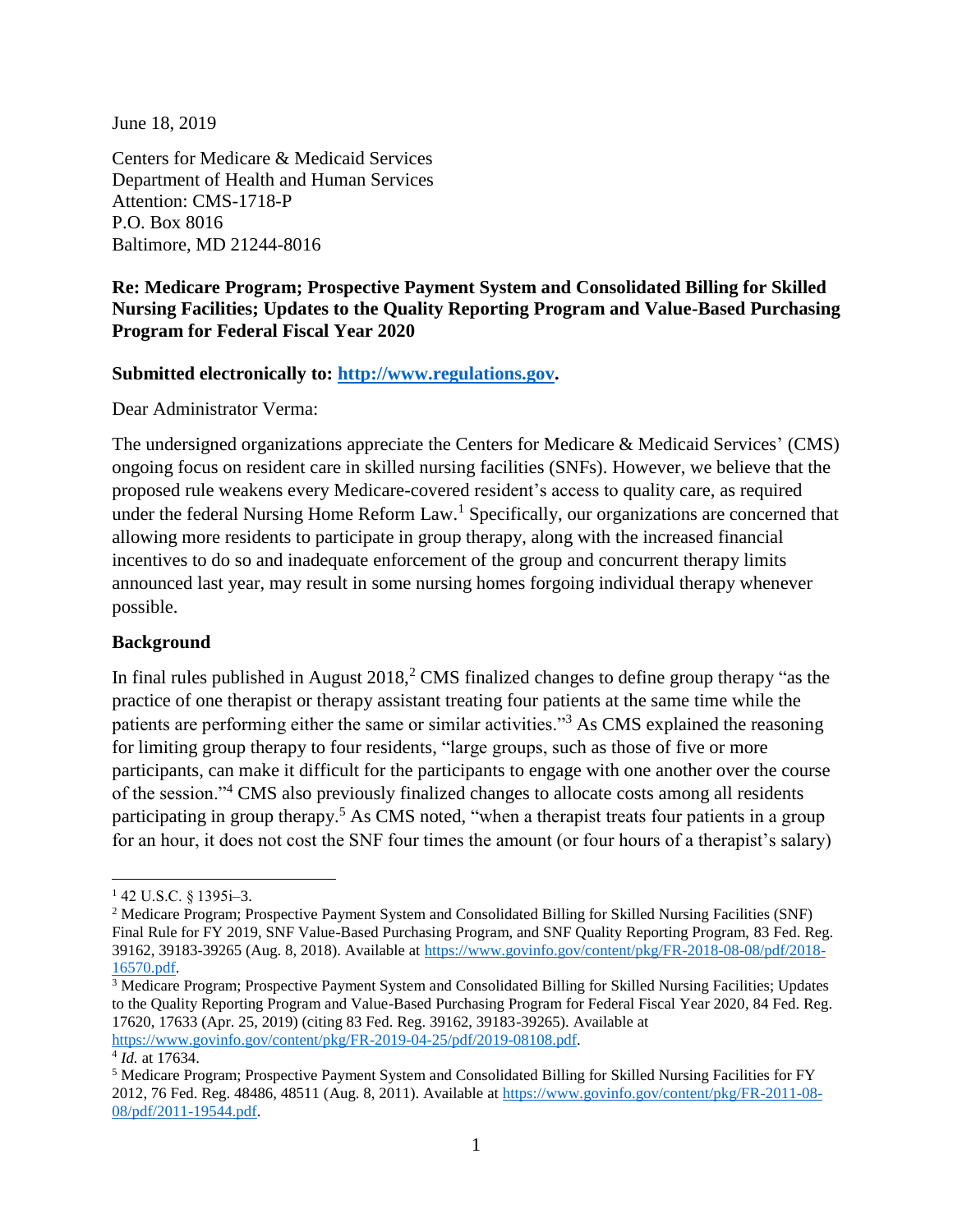to provide those services."<sup>6</sup> This change was in response to concerns that the previous method for reporting group therapy, which allowed SNFs to bill one hundred percent of a therapist's time for each resident in the group, created "an inappropriate payment incentive to perform the group therapy in place of individual therapy  $\dots$ ."<sup>7</sup>

On April 25, 2019, CMS issued a notice of proposed rulemaking that would, among other changes, revise the definition of group therapy to allow up to six residents to participate in a group therapy session.<sup>8</sup> CMS stated that, based on its review of inpatient rehabilitation facility (IRF) and outpatient therapy settings, therapists seem to be capable of managing various group sizes.<sup>9</sup> The revision to the definition of group therapy would take effect after the implementation of the new Patient Driven Payment Model (PDPM), which will no longer factor allocated therapy minutes in determining reimbursement rates. $^{10}$ 

# **Comments**

**Regulations already place residents at risk of not receiving individual therapy based on financial considerations.** Federal regulations limit group and concurrent therapy to a combined 25 percent of each resident's total therapy regimen, by discipline, during his or her Medicarecovered stay.<sup>11</sup> As CMS made clear in previous rulemaking, group and concurrent therapy are not appropriate for all residents or for all conditions.<sup>12</sup> These forms of therapy are meant to be a supplement to individual therapy and not a substitute.<sup>13</sup> Importantly, CMS noted that "individual" therapy is generally the best way of providing therapy to a resident because it is most tailored to that specific resident's care needs."<sup>14</sup>

Despite recognizing individual therapy as the preferred method for resident care, CMS announced last year that it would make little effort to enforce the 25 percent limit on nonindividual therapy. According to CMS, "when the amount of group and concurrent therapy exceeds 25 percent within a given therapy discipline . . . providers would receive a non-fatal warning  $\ldots$ ."<sup>15</sup> More simply stated, "[t]here will be no penalty for exceeding the 25% combined

 $\overline{\phantom{a}}$ 6 *Id.* at 48512.

<sup>7</sup> *Id.* at 48511.

<sup>8</sup> Medicare Program; Prospective Payment System and Consolidated Billing for Skilled Nursing Facilities; Updates to the Quality Reporting Program and Value-Based Purchasing Program for Federal Fiscal Year 2020, 84 Fed. Reg. at 17633.

<sup>9</sup> *Id.* at 17634.

<sup>10</sup> *Id.* at 17624

<sup>11</sup> Medicare Program; Prospective Payment System and Consolidated Billing for Skilled Nursing Facilities (SNF) Final Rule for FY 2019, SNF Value-Based Purchasing Program, and SNF Quality Reporting Program, 83 Fed. Reg. 39162, 39238 (Aug. 8, 2018). Available at [https://www.govinfo.gov/content/pkg/FR-2018-08-08/pdf/2018-](https://www.govinfo.gov/content/pkg/FR-2018-08-08/pdf/2018-16570.pdf) [16570.pdf.](https://www.govinfo.gov/content/pkg/FR-2018-08-08/pdf/2018-16570.pdf)

 $\overline{^{12}Id}$ .

<sup>13</sup> *Id.*

<sup>14</sup> *Id.*

<sup>15</sup> *See id.* at 39243 ("[W]e are finalizing our proposal . . . to implement a non-fatal warning edit on the validation report upon submission when the amount of group and concurrent therapy exceeds 25 percent within a given therapy discipline, which would alert the provider to the fact that the therapy provided to that resident exceeded the threshold.").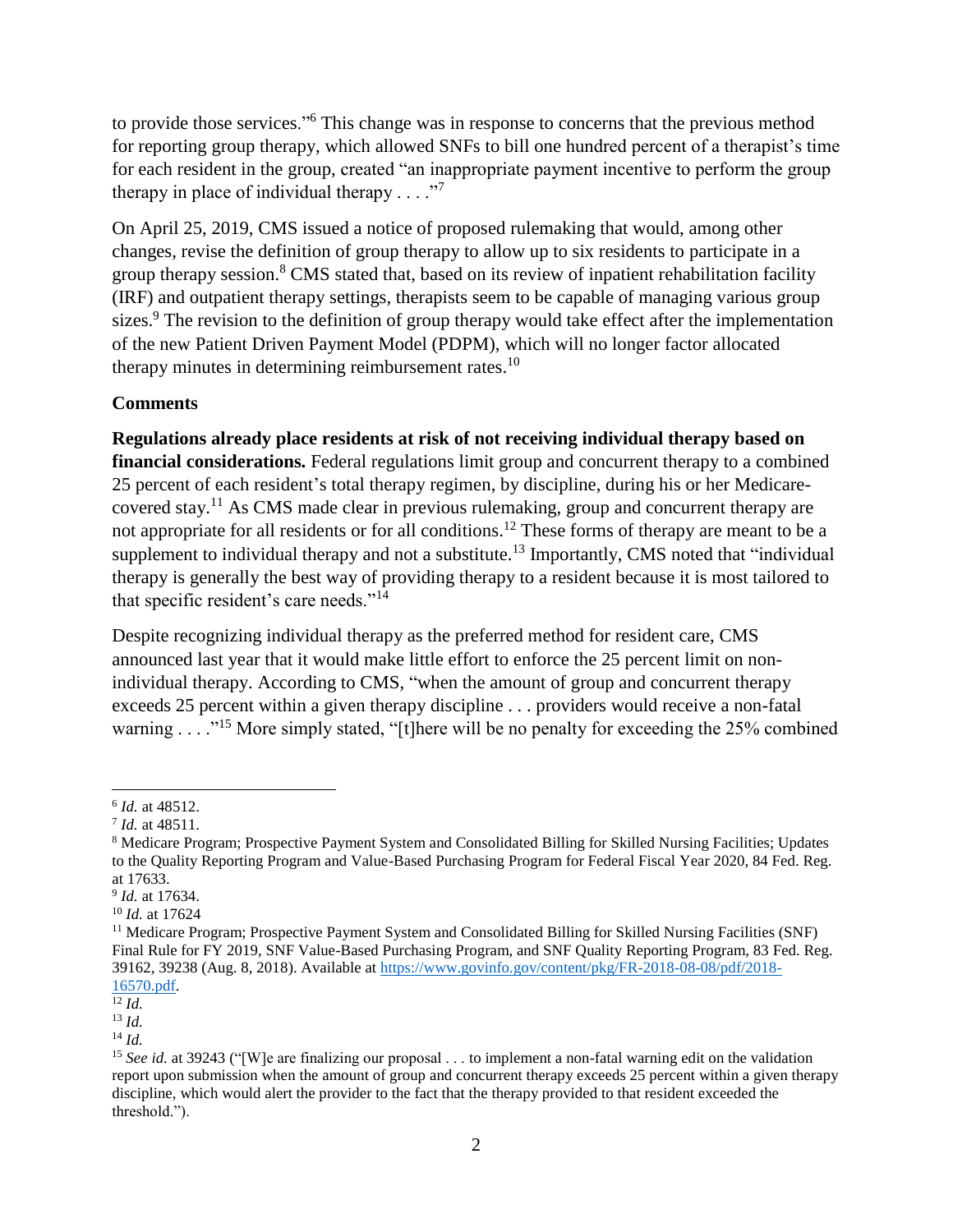concurrent and group therapy limit."<sup>16</sup> The lack of a penalty for exceeding the group therapy limit is highly problematic given CMS's recognition that SNFs "may base decisions regarding the particular mode of therapy to use for a given resident on financial considerations rather than on the clinical needs of SNF residents."<sup>17</sup> As CMS knows, one of the biggest financial considerations is that group or concurrent therapy is considerably less costly for SNFs because it allows a single therapist to work with multiple residents at the same time.

**Revising the definition of group therapy now to allow therapists to work with even more residents at the same time creates a bigger financial incentive for SNFs once PDPM is in effect.** Under PDPM, a SNF's per diem reimbursement for each resident will be based on five case-mix adjusted components, including physical therapy, occupational therapy, and speech language pathology. Medicare reimbursement for group therapy will no longer be based on each resident's allocated therapy minutes but rather will depend on the resident's characteristics. Discussing this change last year, CMS noted that it was concerned "SNFs may once again become incentivized to emphasize group and concurrent therapy, over the kind of individualized therapy which is tailored to address each beneficiary's specific care needs which we believe is generally the most appropriate mode of therapy for SNF residents."<sup>18</sup> CMS's solution to this problem was the "non-fatal warning" described above.<sup>19</sup> CMS has proposed nothing in this year's NPRM to strengthen its "non-fatal warning" to facilities, while increasing even further the financial incentives to place residents in larger groups for therapy.

While CMS acknowledged concerns that PDPM may incentivize nursing homes to favor group and concurrent therapy over individual therapy, CMS's solution was not a real deterrent. Under the previous payment model (RUG-IV), an excess in group therapy meant, "the minutes of therapy received in excess are not counted towards the calculation of the RUG–IV therapy classification." <sup>20</sup> As a result, nursing homes did not have a financial incentive for exceeding the group therapy limit. Without similar enforcement of the non-individual therapy limit under PDPM, the proposed changes provide nursing homes with incentives to place additional residents in group therapy and pocket even more savings without penalty.

 $\overline{\phantom{a}}$ 

<sup>16</sup> *See Fact Sheet: Concurrent and Group Therapy Limit*, CMS, available at [https://www.cms.gov/Medicare/Medicare-Fee-for-Service-](https://www.cms.gov/Medicare/Medicare-Fee-for-Service-Payment/SNFPPS/Downloads/PDPM_Fact_Sheet_Template_CGLimit_Final.pdf)

[Payment/SNFPPS/Downloads/PDPM\\_Fact\\_Sheet\\_Template\\_CGLimit\\_Final.pdf](https://www.cms.gov/Medicare/Medicare-Fee-for-Service-Payment/SNFPPS/Downloads/PDPM_Fact_Sheet_Template_CGLimit_Final.pdf) (last visited Apr. 24, 2019) (noting that "CMS will also monitor therapy provision under PDPM to identify facilities that exceed the limit, in order to determine if additional administrative or policy action would be necessary").

<sup>&</sup>lt;sup>17</sup> Medicare Program; Prospective Payment System and Consolidated Billing for Skilled Nursing Facilities (SNF) Final Rule for FY 2019, SNF Value-Based Purchasing Program, and SNF Quality Reporting Program, 83 Fed. Reg. at 39238.

<sup>18</sup> *Id.*

<sup>&</sup>lt;sup>19</sup> *See Id.* at 39238 ("We explained that because the proposed PDPM would not use the minutes of therapy provided to a resident to classify the resident for payment purposes, we would need to determine a way under the proposed PDPM to address situations in which facilities exceed the combined 25 percent group and concurrent therapy limit.").

<sup>&</sup>lt;sup>20</sup> Medicare Program; Prospective Payment System and Consolidated Billing for Skilled Nursing Facilities (SNF) Final Rule for FY 2019, SNF Value-Based Purchasing Program, and SNF Quality Reporting Program, 83 Fed. Reg. at 39239.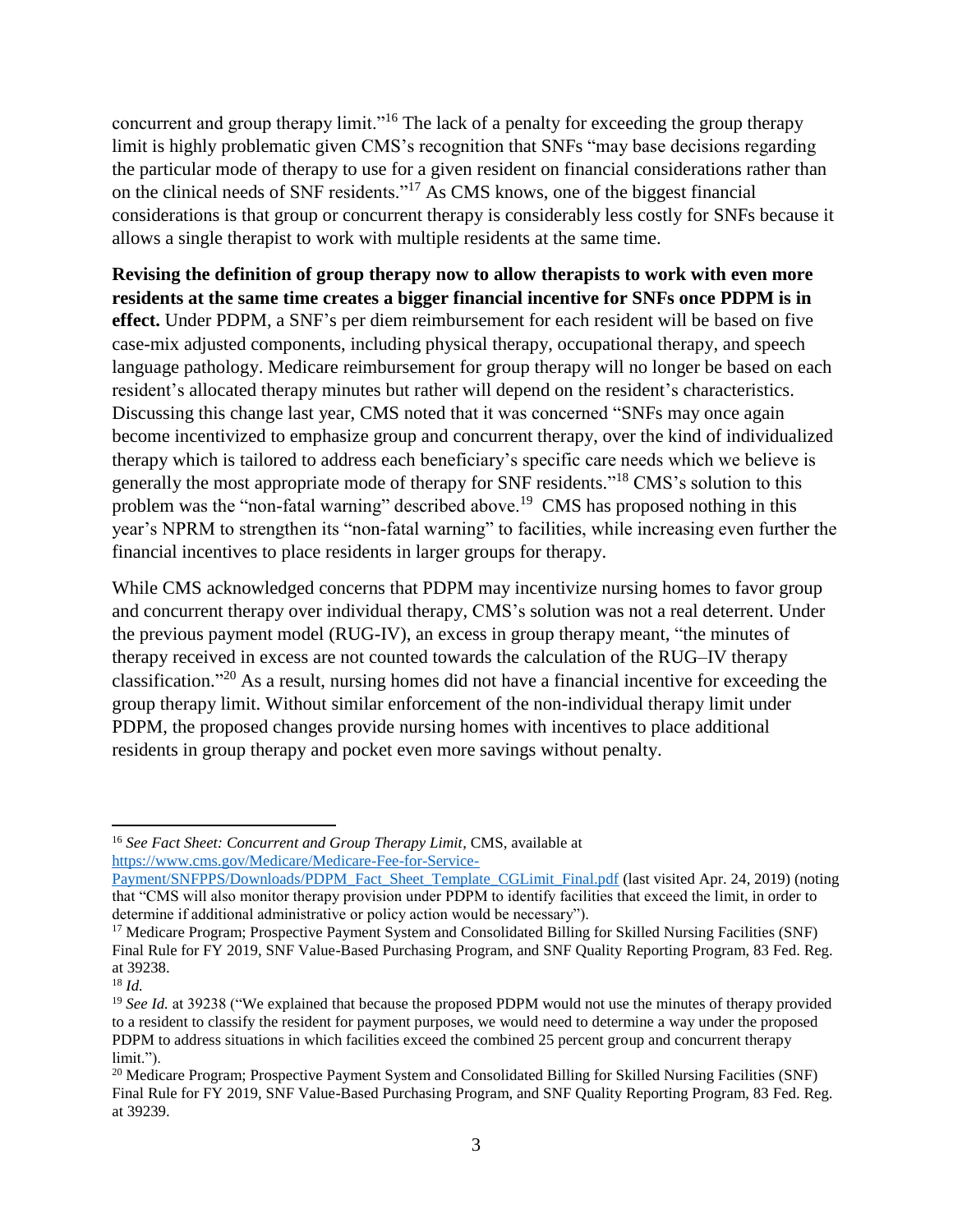**Even if SNFs did not have a financial incentive to offer group therapy over individual therapy, CMS's basis for redefining group therapy is misguided.** CMS bases its decision to revise the definition of group therapy, in part, on how group therapy is defined in IRF and outpatient therapy settings.<sup>21</sup> CMS explains that those settings have less restrictive definitions of group therapy and "therapists do seem capable of managing groups of various sizes."<sup>22</sup> CMS clarifies that "given the greater degree of similarity between the IRF and SNF settings in terms of the intensity of therapy and patient acuity, we believe that the IRF . . . definition would be more appropriate in the SNF setting."<sup>23</sup> However, CMS's reasoning is misguided.

SNFs and IRFs provide different levels of care. Chapter 1 of the Medicare Benefit Policy Manual (MBPM) states that IRFs are "designed to provide intensive rehabilitation therapy in a resourceintensive inpatient hospital environment for patients who . . . require and can reasonably be expected to benefit from an inpatient stay and an interdisciplinary team approach to the delivery of rehabilitation care."<sup>24</sup> Medicare coverage of IRF care depends, partly, on a patient's need for "ongoing therapeutic intervention of multiple therapy disciplines" for at least three hours a day, five days a week.<sup>25</sup> Additionally, while an IRF patient does not need to reach a prior level of functioning or complete independent in self-care, a degree of improvement is required.<sup>26</sup>

Conversely, Chapter 8 of the Medicare Benefit Policy Manual clearly states, because of the settlement agreement in *Jimmo v. Sebelius*, <sup>27</sup> that there is no improvement standard for Medicare coverage of SNF care.<sup>28</sup> SNF residents can continue receiving skilled therapy to maintain their condition or to slow or prevent further decline. Furthermore, SNF residents only need to receive daily skilled therapy in one discipline rather than multiple therapy disciplines as is required in IRFs.<sup>29</sup> CMS's claim that IRF and SNF settings are similar in terms of therapeutic intensity is wrong. IRFs by definition require a greater level of intensity. Given that IRFs provide more intensive therapy, it is not surprising that reports indicate IRF patients also have lower acuity than SNF residents.<sup>30</sup>

 $\overline{a}$ 

<sup>&</sup>lt;sup>21</sup> Medicare Program; Prospective Payment System and Consolidated Billing for Skilled Nursing Facilities; Updates to the Quality Reporting Program and Value-Based Purchasing Program for Federal Fiscal Year 2020, 84 Fed. Reg. at 17634.

<sup>22</sup> *Id.* 

<sup>23</sup> *Id.*

<sup>24</sup> *Inpatient Hospital Services Covered Under Part A*, MBPM, CMS, available a[t https://www.cms.gov/Regulations](https://www.cms.gov/Regulations-and-Guidance/Guidance/Manuals/Downloads/bp102c01.pdf)[and-Guidance/Guidance/Manuals/Downloads/bp102c01.pdf](https://www.cms.gov/Regulations-and-Guidance/Guidance/Manuals/Downloads/bp102c01.pdf) (last visited Apr. 25, 2019).

<sup>&</sup>lt;sup>25</sup> See id. (stating that, in some cases, patients are allowed to receive "at least 15 hours of intensive rehabilitation therapy within a 7 consecutive day period").

<sup>&</sup>lt;sup>26</sup> Coverage of Extended Care (SNF) Services Under Hospital Insurance, MBPM, CMS, available at <https://www.cms.gov/Regulations-and-Guidance/Guidance/Manuals/Downloads/bp102c08.pdf> (last visited Apr. 25, 2019).

<sup>27</sup> No. 5:11-cv-17 (D. VT 2013).

<sup>&</sup>lt;sup>28</sup> Coverage of Extended Care (SNF) Services Under Hospital Insurance, MBPM, CMS.

<sup>&</sup>lt;sup>29</sup> Coverage of Extended Care (SNF) Services Under Hospital Insurance, MBPM, CMS.

<sup>30</sup> *See, e.g.*, Ying Zian et al., *Unexplained Variation for Hospitals' Use of Inpatient Rehabilitation and Skilled Nursing Facilities After an Acute Ischemic Stroke*, 84 Stroke 2836, (finding that "patients were less likely to receive care at an IRF if they were older, women, had a longer length of stay at the index hospitalization, or had comorbidities, such as prior stroke or transient ischemic attack, dementia and delirium, and hospitalization or SNF use, before the index stroke").